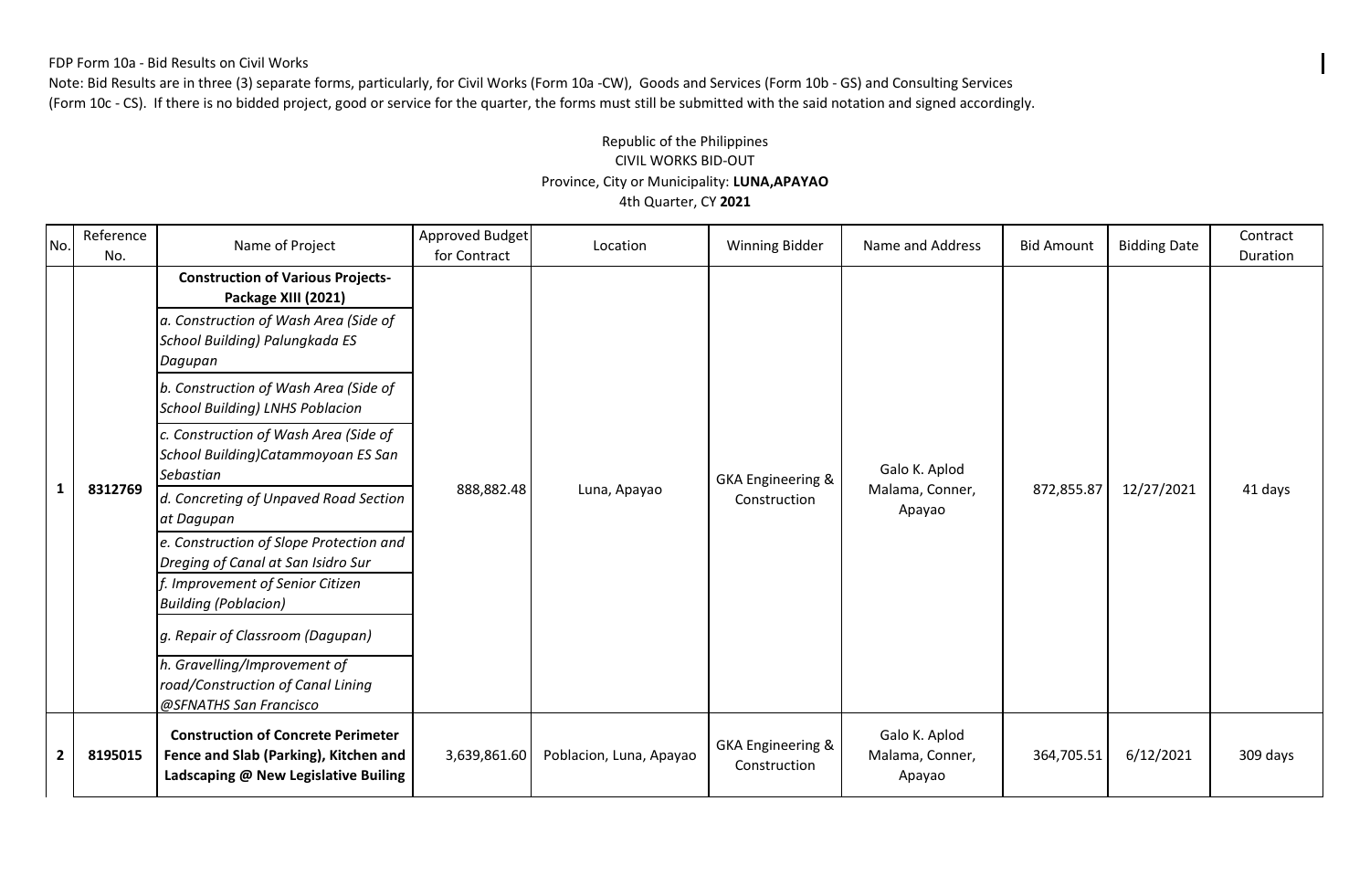| No.                     | Reference<br>No. | Name of Project                                                                                                                       | Approved Budget<br>for Contract | Location                          | <b>Winning Bidder</b>                        | Name and Address                                        | <b>Bid Amount</b> | <b>Bidding Date</b> | Contract<br>Duration |
|-------------------------|------------------|---------------------------------------------------------------------------------------------------------------------------------------|---------------------------------|-----------------------------------|----------------------------------------------|---------------------------------------------------------|-------------------|---------------------|----------------------|
|                         |                  | <b>Construction of Varios Projects -</b><br>Package XI (2021)                                                                         |                                 |                                   |                                              | Celerino M. Galabay Jr.                                 |                   |                     |                      |
| $\overline{\mathbf{3}}$ | 8162218          | a. Improvement of Municipal<br><b>Engineering Office</b>                                                                              | 5,714,512.70                    | Luna, Apayao                      | CMG Jr. Builders                             | Macanaya, Aparri,<br>Cagayan                            | 5,711,343.78      | 11/29/2021          | 235 days             |
|                         |                  | b. Improvement of Municipal Hall<br><b>Building Phase 3</b>                                                                           |                                 |                                   |                                              |                                                         |                   |                     |                      |
|                         |                  | <b>Construction of Various Projects-</b><br>Package X (2021)                                                                          |                                 |                                   |                                              |                                                         |                   |                     |                      |
| 4                       | 8162216          | a. Rehabilitation of Timber Bridge @<br>San Sebastian                                                                                 | 1,410,475.20                    | Luna, Apayao                      | <b>EBJR Construction</b>                     | Joel F. Fernando<br>Malama, Conner,<br>Apayao           | 1,390,112.50      | 11/29/2021          | 60 days              |
|                         |                  | b. Ground Levelling and Levellig of the<br>Lairage Area of Municipal Slaughter<br>House (Turod)<br>Improvement of aggan Road (Shalom) |                                 |                                   |                                              |                                                         |                   |                     |                      |
| 5                       | 8161798          | <b>Improvement of Luna Public Market-</b><br><b>Steel TABLE IN Brgy. Poblacion</b>                                                    | 673,087.80                      | Poblacion, Luna, Apayao           | Request for<br>Quotation                     | 2 Failure of Bidding                                    |                   | 11/15/2021          | 73 days              |
| 6                       | 8110553          | <b>Construction of Sanitary Landfill Cell -</b>                                                                                       | 4,413,253.11                    | Turod, Luna, Apayao               | <b>GKA Engineering &amp;</b><br>Construction | Galo K. Aplod<br>Malama, Conner,<br>Apayao              | 4,391,758.69      | 10/11/2021          | 276 days             |
|                         | 8084033          | <b>Rehabilitation of San Isidro Norte-</b><br>Luyon Bridge                                                                            | 2,427,645.55                    | San Isidro Norte, Luna,<br>Apayao | CMG Jr. Builders                             | Celerino M. Galabay Jr.<br>Macanaya, Aparri,<br>Cagayan | 2,422,645.55      | 3/11/2021           | 89 days              |

BAC Secretariat Head

BAC Chairperson **EDIT D. MARTIN**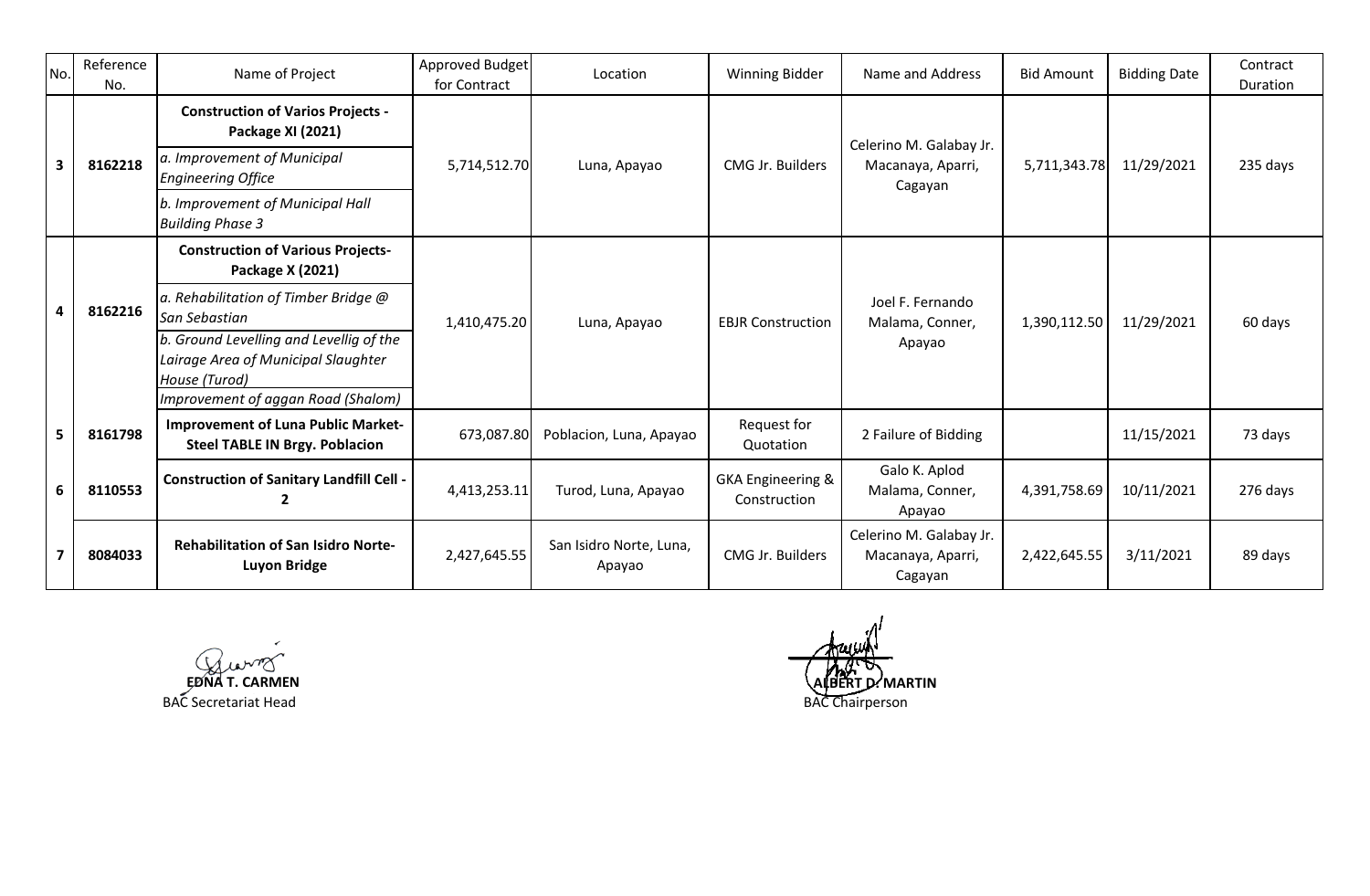FDP Form 10b - Bid Results on Goods and Services

Note: Bid Results are in three (3) separate forms, particularly, for Civil Works (Form 10a -CW), Goods and Services (Form 10b - GS) and Consulting Services (Form 10c - CS). If there is no bidded project, good or service for the quarter, the forms must still be submitted with the said notation and signed accordingly.

# Republic of the Philippines GOODS AND SERVICES BID-OUT

## Province, City or Municipality: **LUNA, APAYAO** 4th Quarter, CY **2021**

| Reference<br>No. | Item Description                                                                                                            | <b>Approved Budget</b><br>for Contract | <b>Winning Bidder</b>                 | Name and Address Of<br><b>Bid Amount</b><br><b>Bidder</b>          |              | Date of Bidding |  |
|------------------|-----------------------------------------------------------------------------------------------------------------------------|----------------------------------------|---------------------------------------|--------------------------------------------------------------------|--------------|-----------------|--|
| 8313902          | <b>Supply and Installation of Additionl CCTV</b>                                                                            | 330,000.00                             | <b>Request for Quotation</b>          | 2 Failure of Bidding                                               |              | 12/28/2021      |  |
| 8297281          | Supply and Delivery of Materials for the Fabrication<br>/Installation of ADAC Advocacy Billboard for 23<br><b>Barangays</b> | 119,190.00                             | <b>Request for Quotation</b>          | 2 Failure of Bidding                                               |              | 12/21/2021      |  |
| 8297266          | <b>Tarpaulin Printing for the project</b><br>Fabrication/Installation of ADAC Advocacy Billboard<br>for 23 Barangays        | 14,950.00                              | <b>Request for Quotation</b>          | 2 Failure of Bidding                                               |              | 12/21/2021      |  |
| 8178887          | Supply and Delivery of 9000 pcs Real Property Tac<br>Record                                                                 | 144,000.00                             | <b>SLA Enterprises</b>                | Susan L. Aggabao #23<br>Diversion Road, SAN<br>Gabriel, Tuguegarao | 143,550.00   | 11/19/2021      |  |
| 8176051          | <b>Supply and Delivery of Anti-Rabies Vaccine</b>                                                                           | 999,600.00                             | 3E Drug                               | Emily T. dela Cruz<br>Diversion Road<br>Tugugarao City             | 982,940.00   | 11/18/2021      |  |
| 8166249          | Supply and Delivery of 40 pcs Outdoor Christmas<br><b>Street Pole Lights</b>                                                | 300,000.00                             | Neilla Jacalam Tarding                | Neilla B. Jacalam<br>Poblacion East Lupao,<br>Nueva Ecija          | 299,900.00   | 11/16/2021      |  |
| 8116127          | Supply and Delivery of Office Equipment 2021                                                                                | 1,803,200.00                           | Hayden General<br>Merchandise         | Al-Arafat Temple<br>Tuguegarao City                                | 1,797,965.00 | 11/15/2021      |  |
| 8095758          | Supply and Delivery of Items for Relief Assistance to<br><b>Affected Households</b>                                         |                                        | 8,000,000.00 Umayam Store & Gift Shop | Tessie Umayam<br>San Isidro Sur, Luna,<br>Apayao                   | 7,367,680.00 | 8/11/2021       |  |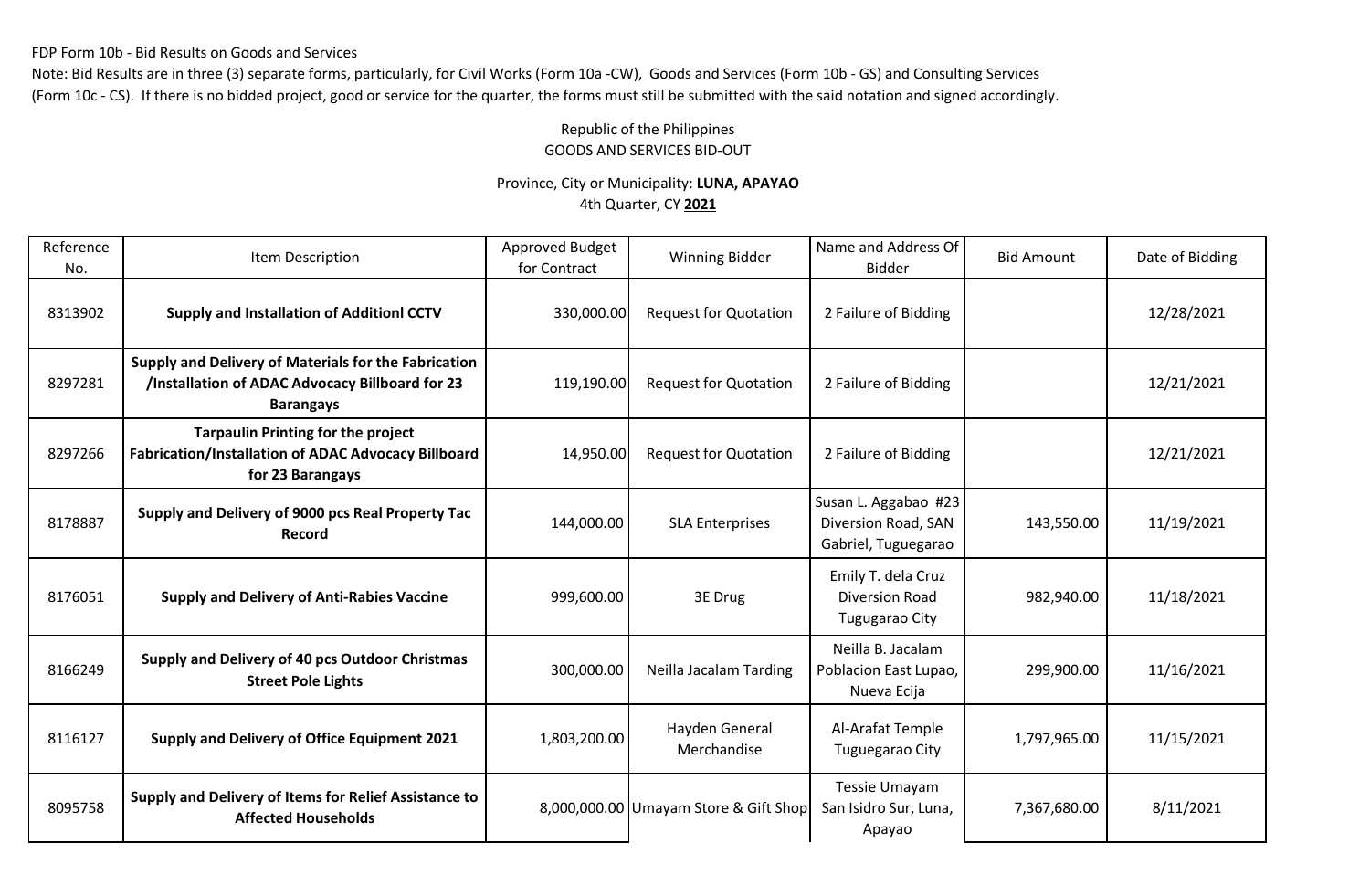| 8082992 | <b>Supply and Delivery of Paper Shredder</b>                                       | 35,000.00    | <b>Request for Quotation</b> | 2 Failure of Bidding                                   |              | 10/21/2021 |
|---------|------------------------------------------------------------------------------------|--------------|------------------------------|--------------------------------------------------------|--------------|------------|
| 8082983 | Supply and Delivery of COVID 19 Medical Supplies<br>2021                           | 163,641.50   | 3E Drug                      | Emily T. dela Cruz<br>Diversion Road<br>Tugugarao City | 162,505.00   | 10/21/2021 |
| 8041932 | Supply and Delivery of 492 Sacks of Clean Rice                                     | 1,230,000.00 | D.B. Alcantara Grocery       | Maharlika Highway<br>Libertad, Abulug,<br>Cagayan      | 1,230,000.00 | 10/19/2021 |
| 8031154 | Supply and Delivery and Installation of 1 Unit Split<br><b>Type Airconditioner</b> | 70,000.00    | <b>Request for Quotation</b> | 2 Failure of Bidding                                   |              | 4/10/2021  |

We hereby certify that we have reviewed the contents and hereby attest to the veracity and correctness of the data or information contained in this document.

**EDNA CARMEN** 

BAC Secretariat Head **BAC Chairperson**